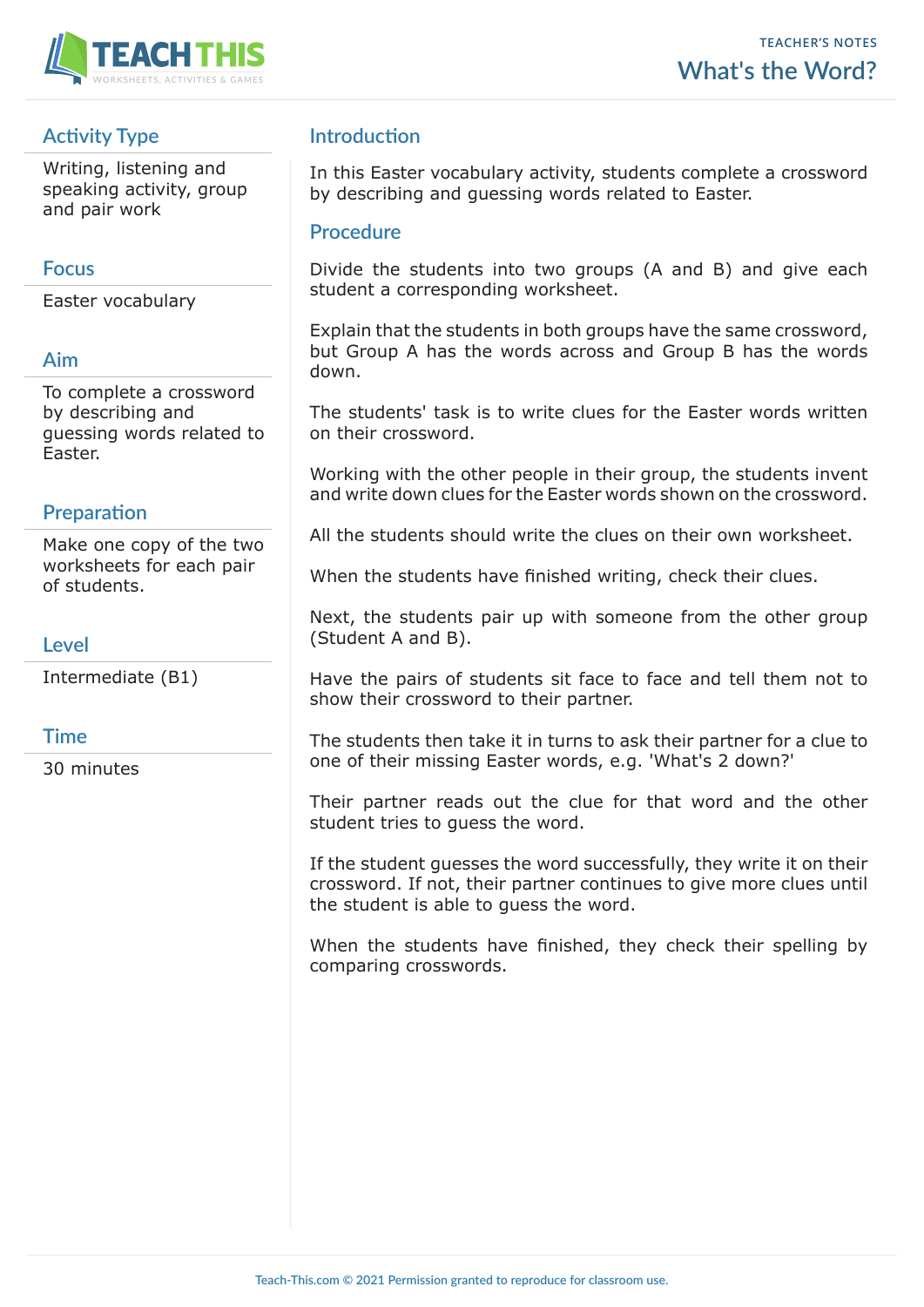





#### A. Create and write down clues for the Easter words across.

B. Now, ask your partner for clues to the missing words and complete the crossword, e.g. 'What's 2 down?'